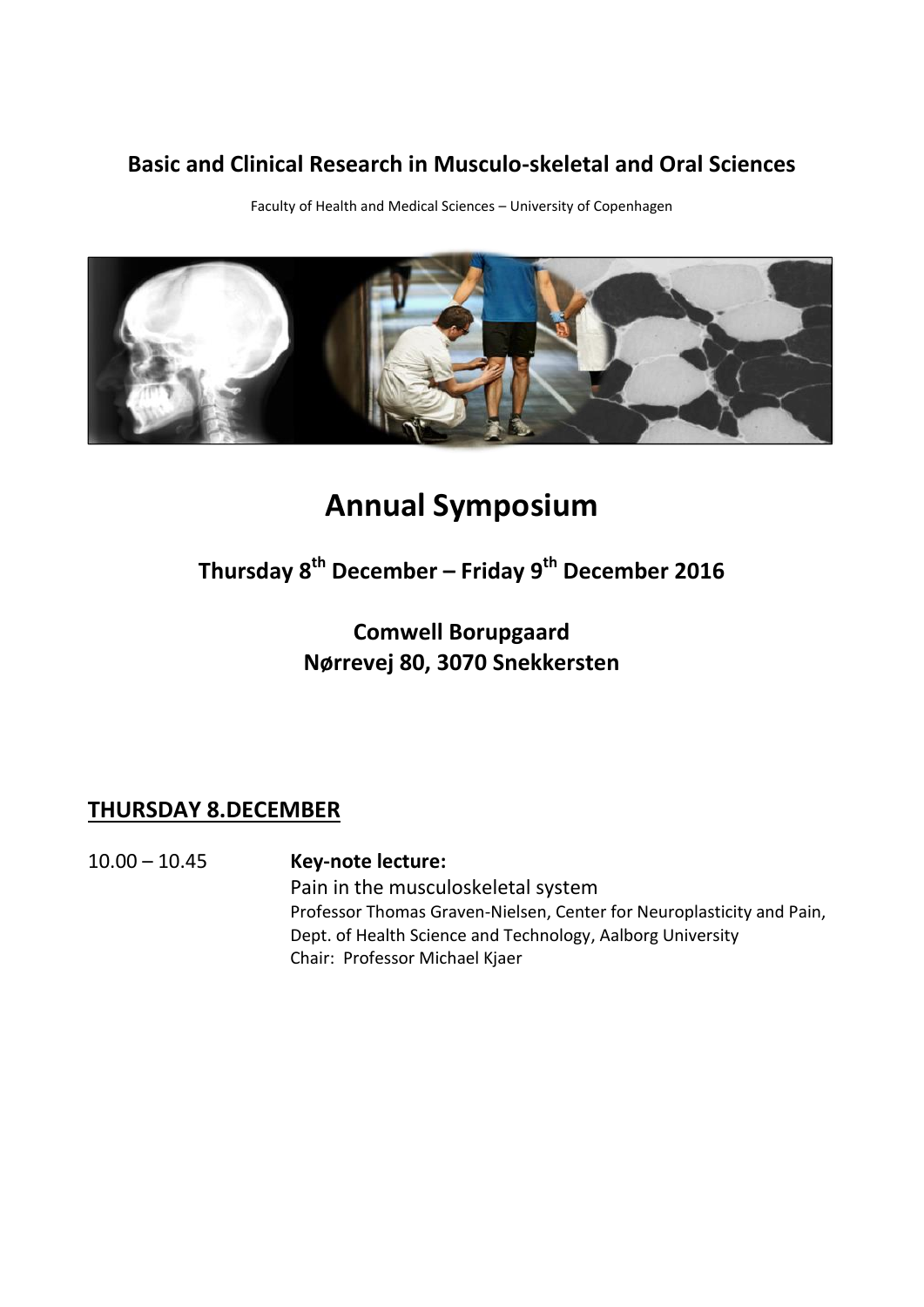| <b>Auditorium A</b><br>Chairs: Associate Professor Camilla Kragelund and<br><b>Professor Peter Schwarz</b><br>Presentations each 8+4 min              | Room S2-3 (Hasselbalch's House)<br><b>Chairs: Senior Researcher Thomas Bandholm and</b><br><b>Associate Professor Steen Larsen</b><br>Presentations each 8+4 min                                                                   |
|-------------------------------------------------------------------------------------------------------------------------------------------------------|------------------------------------------------------------------------------------------------------------------------------------------------------------------------------------------------------------------------------------|
| The oral presentations are follow by feedback on the<br>presentation technique (20 min) (Thea Sejr, Rhetorical<br>Expert))                            | The oral presentations are follow by feedback on the<br>presentation technique (20 min)                                                                                                                                            |
| $10.50 - 11.02$<br>Camilla V. Hansen<br>"The effect of six weeks of high intensity interval training<br>of young human subjects on glucose tolerance" | $10.50 - 11.02$<br><b>Elisabeth Bandak</b><br>"The effects of exercise on muscle perfusion quantified<br>by dynamic contract enhanced MRI in knee osteo-<br>arthritis: exploratory outcomes from a randomized<br>controlled trial" |
| $11.02 - 11.14$<br><b>Annesofie T. Olesen</b><br>"The effect of aging and training on the intramuscular<br>connective tissue"                         | $11.02 - 11.14$<br><b>Maria Dahl</b><br>Mitochondrial respiration in statin induced myalgia - The<br>LIFESTAT cross-sectional study"                                                                                               |
| $11.14 - 11.26$                                                                                                                                       |                                                                                                                                                                                                                                    |
| <b>Mikkel Bek Clausen</b>                                                                                                                             | $11.14 - 11.26$                                                                                                                                                                                                                    |
| "Conservative treatment results for subacromial                                                                                                       | <b>Marie Hagman</b>                                                                                                                                                                                                                |
| impingement patients: Clinical core outcomes and their<br>relation to specific rehabilitation parameters"                                             | "Bone health in lifelong trained male football players<br>compared with young and elderly untrained men"                                                                                                                           |
| $11.26 - 11.38$                                                                                                                                       |                                                                                                                                                                                                                                    |
| Pil Højgaard                                                                                                                                          | $11.26 - 11.38$                                                                                                                                                                                                                    |
| "The influence of obesity on $TNF-\alpha$ inhibitor treatment in                                                                                      | <b>Peter Tran</b>                                                                                                                                                                                                                  |
| psoriatic arthritis"                                                                                                                                  | Mechanisms behind development of Tendinopathy: Early<br>Structural Inflammatory, Nociceptive and Clinical<br>changes in recreational runners (TESINaC)"                                                                            |
| $11.38 - 11.50$                                                                                                                                       |                                                                                                                                                                                                                                    |
| <b>Rasmus Skov Husted</b>                                                                                                                             | $11.38 - 11.50$                                                                                                                                                                                                                    |
| "Rapid knee-extensions to increase quadriceps muscle<br>activity in patients with total knee arthroplasty: A<br>randomized cross-over study"          | <b>Antonis Giannopoulos</b><br>"Mechanical assessment of tendon analogues"                                                                                                                                                         |
|                                                                                                                                                       | $11.50 - 12.15$                                                                                                                                                                                                                    |
| $11.50 - 12.15$                                                                                                                                       | Feedback on presentation technique from chairs                                                                                                                                                                                     |
| Feedback on presentation techniques from chairs + Thea<br>Sejr                                                                                        |                                                                                                                                                                                                                                    |
|                                                                                                                                                       |                                                                                                                                                                                                                                    |

12.30 – 13.15 **Lunch**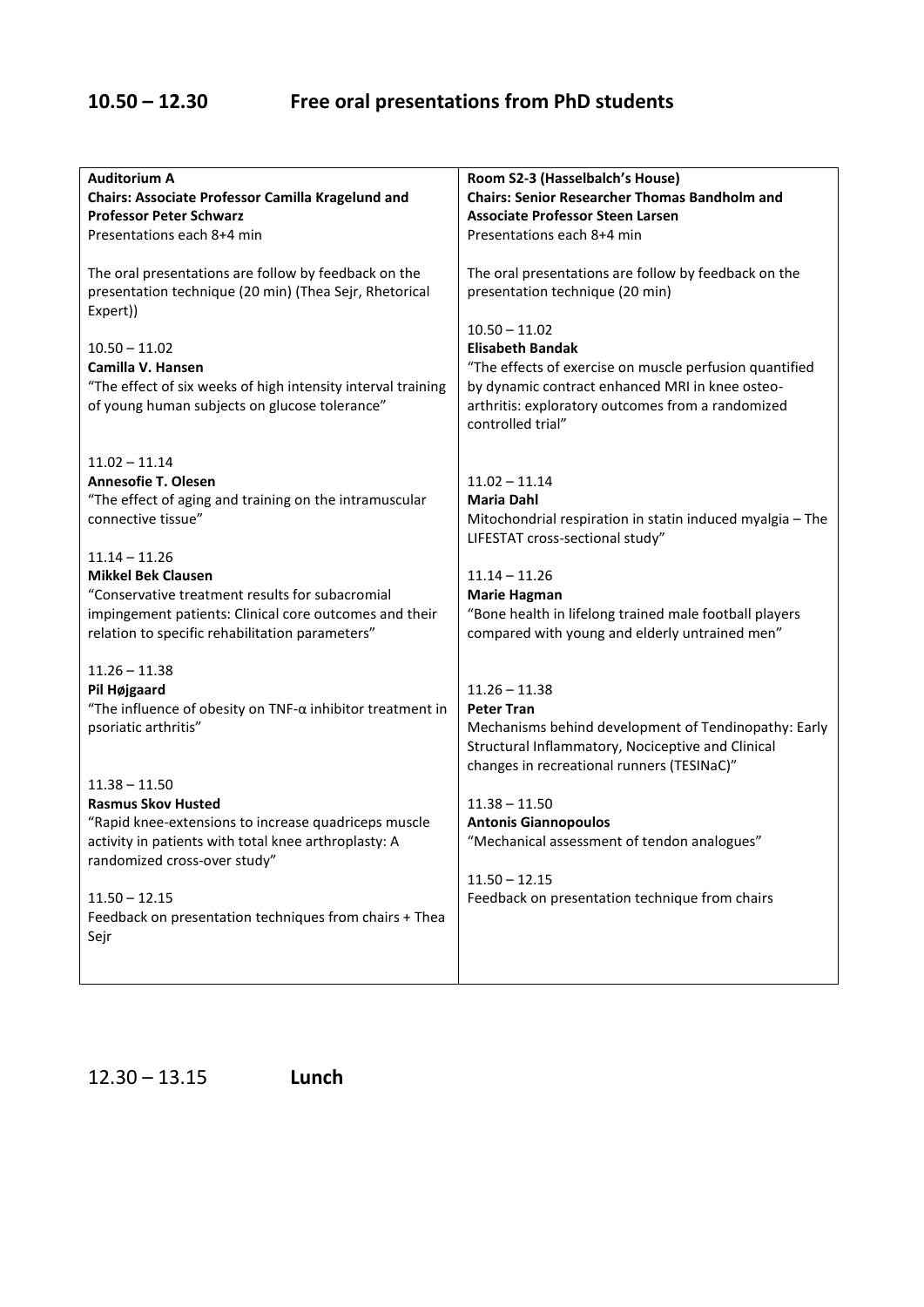#### **SYMPOSIUM 1:**

#### **Inflammation**

Chair: Professor Michael Kjær

| 15.00-15.30     | <b>Break (coffee/tea)</b>                                                                                             |
|-----------------|-----------------------------------------------------------------------------------------------------------------------|
| $14.30 - 14.55$ | Inflammation in the dental pulp<br>Assistant Professor Merete Markvart, Dept Odontology, Univ Cph                     |
| $14.05 - 14.30$ | Inflammation and skeletal muscle<br>Associate Professor Abigail Mackey, Dept Biomed Sci, Univ Cph                     |
| $13.40 - 14.05$ | Fat tissue, inflammation, physical activity and health<br>Associate Professor Camilla Scheele, CIM, Rigshospitalet    |
| $13.15 - 13.40$ | Inflammation in human joints – detection and treatment<br>Professor Merete Hetland, Dept Rheumatology, Rigshospitalet |

#### **SYMPOSIUM 2:**

#### **Hormones**

Chair: Professor Jørn W. Helge

| $15.30 - 15.55$ | Hormonal treatment (anti-estrogen, glucocorticoids) – side<br>effects on bone<br>Professor Peter Schwarz, Dept Endocrinology, Rigshospitalet |
|-----------------|----------------------------------------------------------------------------------------------------------------------------------------------|
| $15.55 - 16.20$ | Hormonal treatment and the oral mucosa<br>Associate Professor Camilla Kragelund, Dept Odontology, Univ Cph                                   |
| $16.20 - 16.45$ | Diabetes treatment $-$ from pancreas to gut<br>Chief Physician Thure Krarup, Dept Endocrinol, Bispebjerg Hospital                            |
| $16.45 - 17.10$ | Role of growth hormone/IGF-1 in tendon tissue<br>Chief Physician Simon Døssing, Inst Sports Med, Bispebjerg Hospital                         |
| 17.15-17.45     | PhD meeting                                                                                                                                  |
| 19.00-          | <b>Dinner</b> (including PhD CUP)                                                                                                            |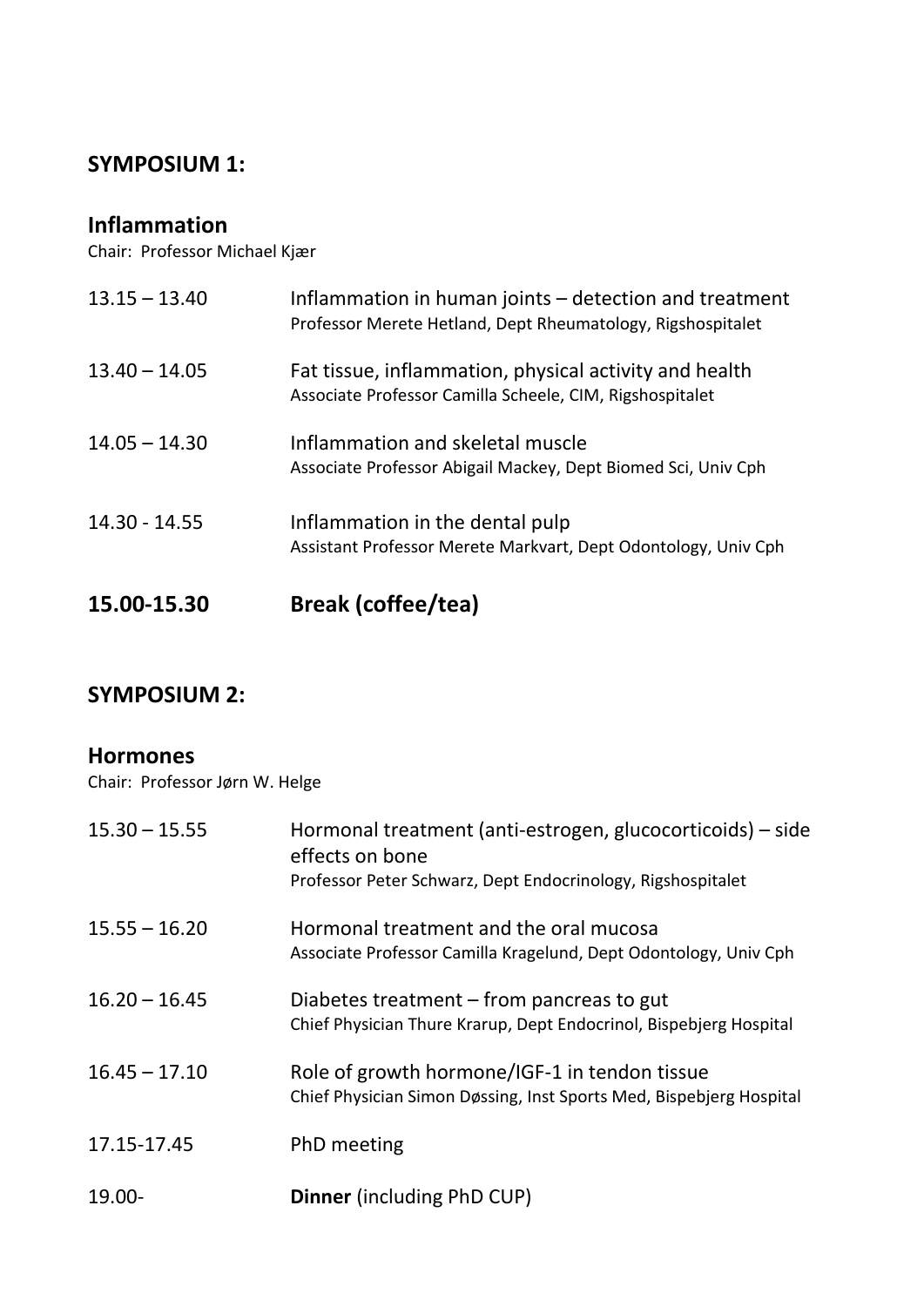#### **FRIDAY 9.DECEMBER**

8.30 – 9.15 **Key-note lecture**: Physical activity and health: Examples from football Professor Peter Krustrup, Dept of Sports Science and Biomechanics, University of Southern Denmark, Odense Chair: Michael Kjaer

#### **9.20- 10.40 Free oral presentations from PhD students**

| <b>Room Auditorium</b><br>Chairs: Associate Professor Abigail Mackey and<br><b>Associate Professor Kristian Thorborg</b>                                                                  | Room S2-3 (Hasselbalch's House)<br>Chairs: Professor Peter Magnusson and Professor Jørn<br>W. Helge<br>Presentations each 8+4 min                                            |
|-------------------------------------------------------------------------------------------------------------------------------------------------------------------------------------------|------------------------------------------------------------------------------------------------------------------------------------------------------------------------------|
| Presentations each 8+4 min                                                                                                                                                                |                                                                                                                                                                              |
| The oral presentations are follow by feedback on the<br>presentation technique (20 min)                                                                                                   | The oral presentations are follow by feedback on the<br>presentation technique (20 min)                                                                                      |
| $09.20 - 09.32$<br><b>Anne Theil Gylling</b><br>"Physical activity as intervention for age related loss of<br>muscle mass and function: the LISA study (Live active<br>Successful Aging)" | $09.20 - 09.32$<br><b>Anders Karlsen</b><br>"Counteracting muscle loss in very old (+65 years)<br>hospitalized patients - effect of neuromuscular electrical<br>stimulation" |
| $09.32 - 09.44$<br><b>Maria Hansen</b><br>"Low-grade inflammation in statin users in primary<br>prevention; a cross sectional LIFESTAT study"                                             | $09.32 - 09.44$<br><b>Christian Eriksen</b><br>"Regulation of tendon matrix and its mechanical<br>properties in elderly individuals: Influence of physical<br>activity"      |
| $09.44 - 09.56$                                                                                                                                                                           | $09.44 - 09.56$                                                                                                                                                              |
| <b>Grith Højfeldt</b>                                                                                                                                                                     | <b>Karoline Chrøis</b>                                                                                                                                                       |
| Fate of nutrient-derived amino acids: influence of                                                                                                                                        | "Oral Glutathione supplement is stored in skeletal                                                                                                                           |
| habituated levels of daily dietary protein intake on amino<br>acid uptake and utilization.                                                                                                | muscle tissue"                                                                                                                                                               |
|                                                                                                                                                                                           | $09.56 - 10.08$                                                                                                                                                              |
| $09.56 - 10.08$                                                                                                                                                                           | <b>Mette F. Heisterberg</b>                                                                                                                                                  |
| Anja Birk Kuhlman                                                                                                                                                                         | Is the effect of exercise enhanced in skeletal muscle by                                                                                                                     |
| "Statins, Q10 supplementation and exercise training<br>response in primary prevention; A LIFESTAT intervention<br>study"                                                                  | blocking angiotensin II?"                                                                                                                                                    |
|                                                                                                                                                                                           | $10.08 - 10.20$                                                                                                                                                              |
| $10.08 - 10.20$                                                                                                                                                                           | Rizky S. Prawiradilaga                                                                                                                                                       |
| <b>Andreas Ziegler</b>                                                                                                                                                                    | "Enhancing musculoskeletal health and dynamic balance                                                                                                                        |
| "Muscle mass and inflammation in elderly: Effect of                                                                                                                                       | in osteoporotic patients via the application of an exercise                                                                                                                  |
| strength training upon local and systemic inflammation<br>in humans                                                                                                                       | app"                                                                                                                                                                         |
|                                                                                                                                                                                           | $10.20 - 10.40$                                                                                                                                                              |
| $10.20 - 10.40$                                                                                                                                                                           | Feedback on presentation technique from chairs                                                                                                                               |
| Feedback on presentation technique from chairs                                                                                                                                            |                                                                                                                                                                              |
|                                                                                                                                                                                           |                                                                                                                                                                              |